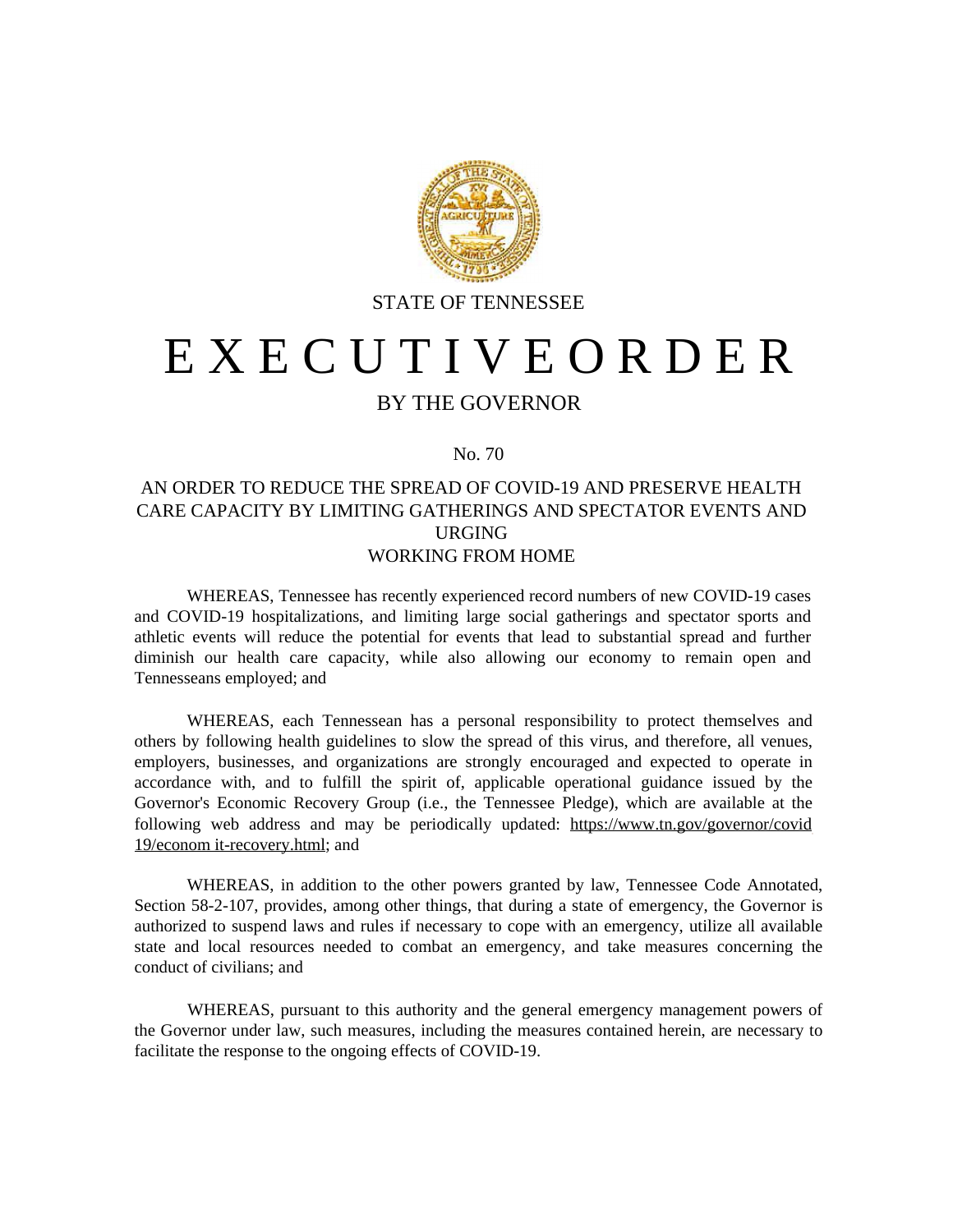NOW THEREFORE, l, Bill Lee, Governor of the State of Tennessee, by virtue of the power and authority vested in me by the Tennessee Constitution and other applicable law, do hereby declare a continuing state of emergency and major disaster in order to facil itate the response to COVID- 1 9 and accordingly order the following:

- 1. Tennesseans should work from home where possible. Given the current spread of COVID-19 throughout the State and the resulting strain on health care resources, persons are encouraged to work remotely or via telework from home, where possible, and all employers and businesses are strongly urged to take steps to the greatest extent practicable to equip, encourage, allow, or require employees to work remotely or via telework from home.
- 2. Social distancing and social gatherings.
	- a. Social distancing remains imperative. CDC guidance states that "COVID19 is thought to spread mainly through close contact from person to person, including between people who are physically near each other (within about 6 feet)." Therefore, every person is strongly urged to maintain at least six (6) feet of separation from persons outside their household to the greatest extent practicable.
	- b. Social gathering limitations. To ensure appropriate social distancing for the purposes of social gatherings, persons in the State of Tennessee should to the greatest extent practicable maintain at least six (6) feet of separation from persons outside their household, and shall not in any event be in a group often (10) or more persons in an indoor public place for the purposes of social gatherings, activities, or events; provided, that this limitation does not necessarily prohibit ten (10) or more total persons from gathering in a single place or venue for an activity or event if they are in separate, otherwise permissible smaller groups that substantially maintain six (6) feet or more of separation from other persons or separate groups.
	- c. Places of worship, weddings. and funerals. Worship services, weddings, funerals, and events related thereto are not social gatherings under Paragraph 2.b. Nevertheless, places of worship are strongly encouraged to continue to utilize virtual or online services and gatherings and strongly encouraged to follow the Guidance for Gathering Together in Houses of Worship issued by the Governor's Office of Faith-Based and Community Initiatives regarding in-person services that can be conducted safely. Likewise, persons at weddings and funerals are strongly encouraged to follow the Health Guidelines and maintain appropriate social distancing as provided for herein to the greatest extent practicable, although it is further strongly encouraged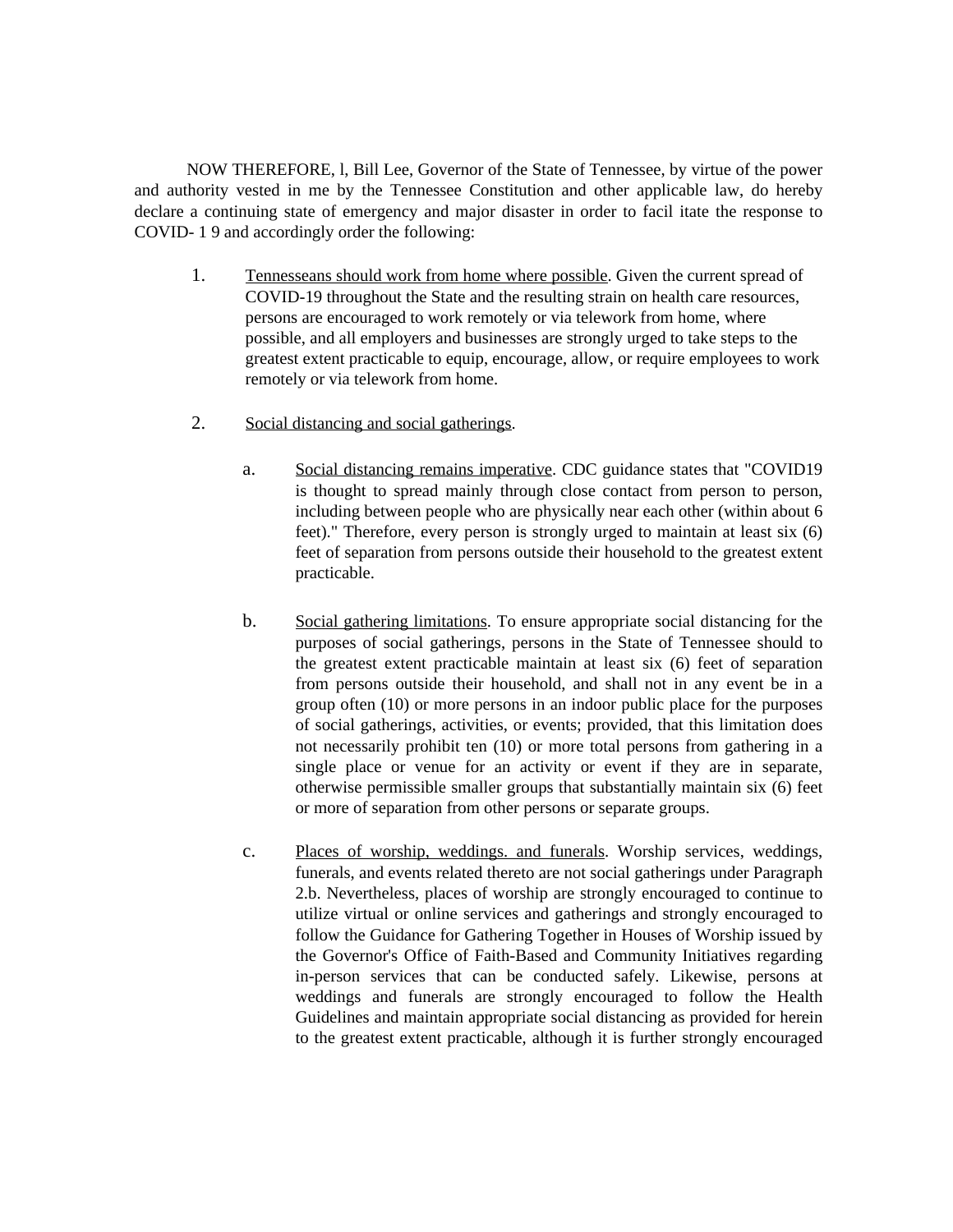that any large public celebration component of weddings and funerals be postponed or attended only by close family members.

3 Spectator sports and athletic activities. Local education agencies and schools shall, notwithstanding any orders or provisions to the contrary, have the authority to

permit, but are not required to permit, school sponsored sporting events and activities, provided that all such activities, including practices and games or competition, must be conducted in a manner consistent with COVID-19-related guidance and rules adopted by the Tennessee Secondary Schools Athletic Association. Non-school-sponsored athletics, including practices, games, and competition, must be conducted in a manner consistent with guidance from either the Tennessee Economic Recovery Group (i.e., Tennessee Pledge) or Tennessee Secondary Schools Athletic Association.

With respect to school-sponsored and other youth athletics, schools, organizers, and facilities shall not permit spectators to attend practices, games, or competition; provided, that game, school, and facility administrators, athletics officials, coaching and team personnel, parents, guardians, or other immediate household members of athletes practicing or competing at the venue on that date, media and athletic scouting personnel attending the event in their professional capacity, and first responders may be present within the facility, but must to the greatest extent practicable comply with applicable health protocols, including maintaining at least six (6) feet of separation from persons outside their household. Schools, facilities, organizers, and governing bodies may further limit physical capacity as deemed necessary to protect public health.

Collegiate and professional sporting events and activities are subject to the rules, protocols, or guidelines of their respective institutions and governing bodies.

- 4. Suspension of laws that would limit application of this Order. Any law, order, rule, or regulation that would otherwise limit the enforceability of this Order is hereby suspended, pursuant to Tennessee Code Annotated, Section 58-2-107.
- 5. Severability. If any provision of this Order or its application to any person or circumstance is held invalid, the invalidity does not affect other provisions or applications of this Order which can be given effect without the invalid provision or application, and to that end the provisions of this Order are declared to be severable.
- 6. Term and effective date. This Order shall be effective and enforceable as of 1 1 p.m., Central Standard Time, on December 20, 2020, and shall remain in effect until 11:59 p.m., Central Standard Time, on January 19, 2021.